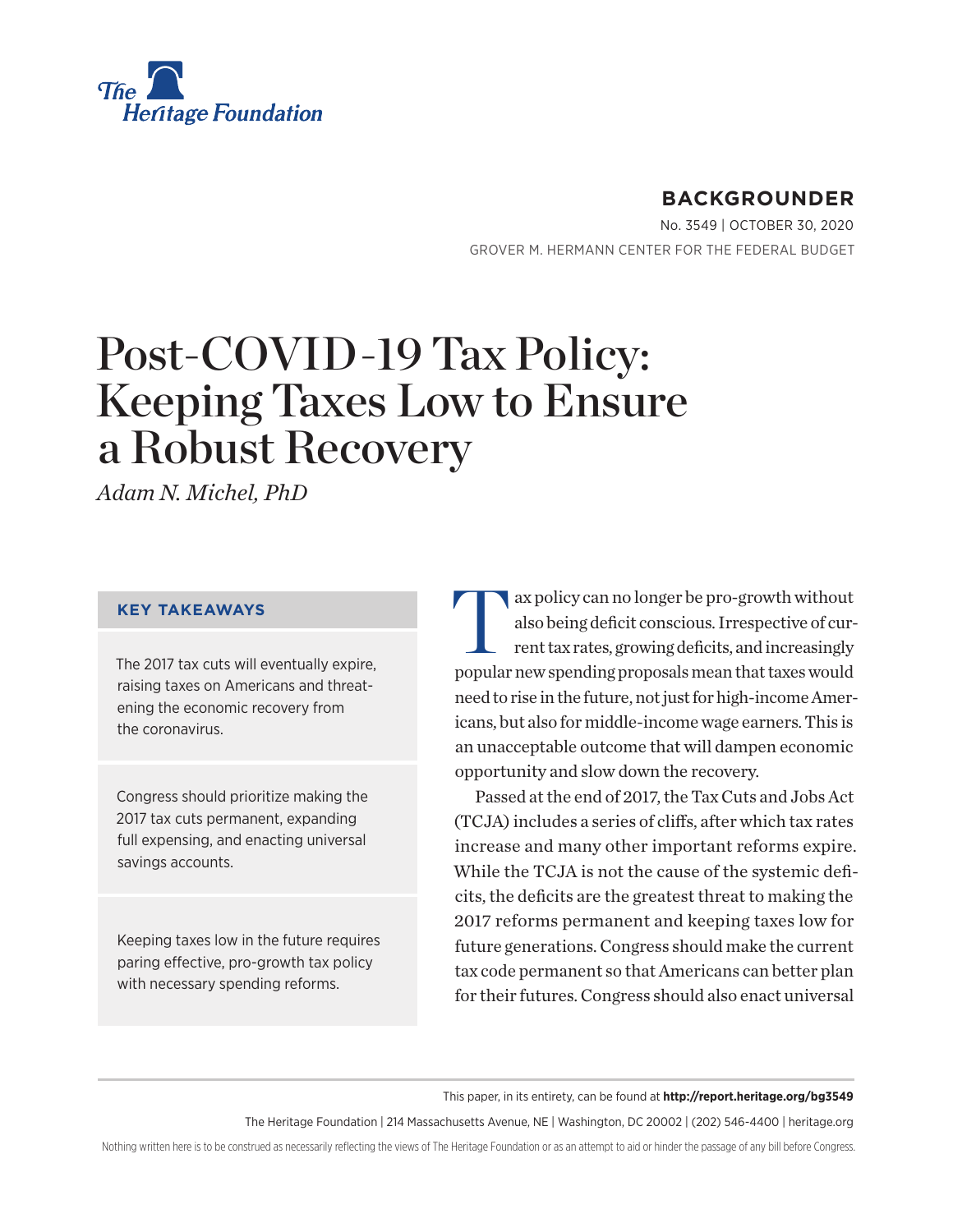savings accounts (USAs) so that more Americans can save in a flexible format for a rainy day. The next Congress must also advance pro-growth structural reforms, such as full expensing, to ensure a predictable environment for post-coronavirus investment.

By removing tax subsidies and reforming direct spending, Congress can pursue a number of other critical structural reforms. Increasing access to tax losses can help start-up firms and businesses struggling with slow sales to reach profitability. The tax code should also treat interest properly, keep international taxes from rising, and protect online sellers from out-of-state sales taxes.

When future tax liabilities are uncertain and likely to increase, people work less, businesses delay or cancel new purchases, and consumers reduce their spending. Cutting spending will allow Congress to credibly keep taxes low, boosting the recovery and enabling additional tax cuts to support continued economic growth.

# Prevent Future Tax Increases by Making the TCJA Permanent

Following the devastation and economic uncertainty of the coronavirus crisis, Congress must protect Americans from facing new or higher taxes, especially during the economic recovery. When large deficits lead investors and businesses to expect higher taxes, cutting taxes is not necessary to activate a supply-side response resulting in additional economic activity. Congress can boost private investment and consumption simply by preventing scheduled tax increases and constraining spending growth.

Congress can boost private investment and consumption simply by preventing scheduled tax increases and constraining spending growth.

Significant parts of the TCJA are temporary, with scheduled tax increases beginning in 2022 on business investments, and culminating in 2026 when individual taxes increase. The primary permanent component of the 2017 reform, the lower 21 percent corporate income tax rate, is also expected to be rolled back. According to a recent PricewaterhouseCoopers poll, 70 percent of corporate executives expect business tax rates to increase regardless of who wins the presidency in November.<sup>1</sup> Vice President Joe Biden has made higher business taxes a key part of his tax agenda.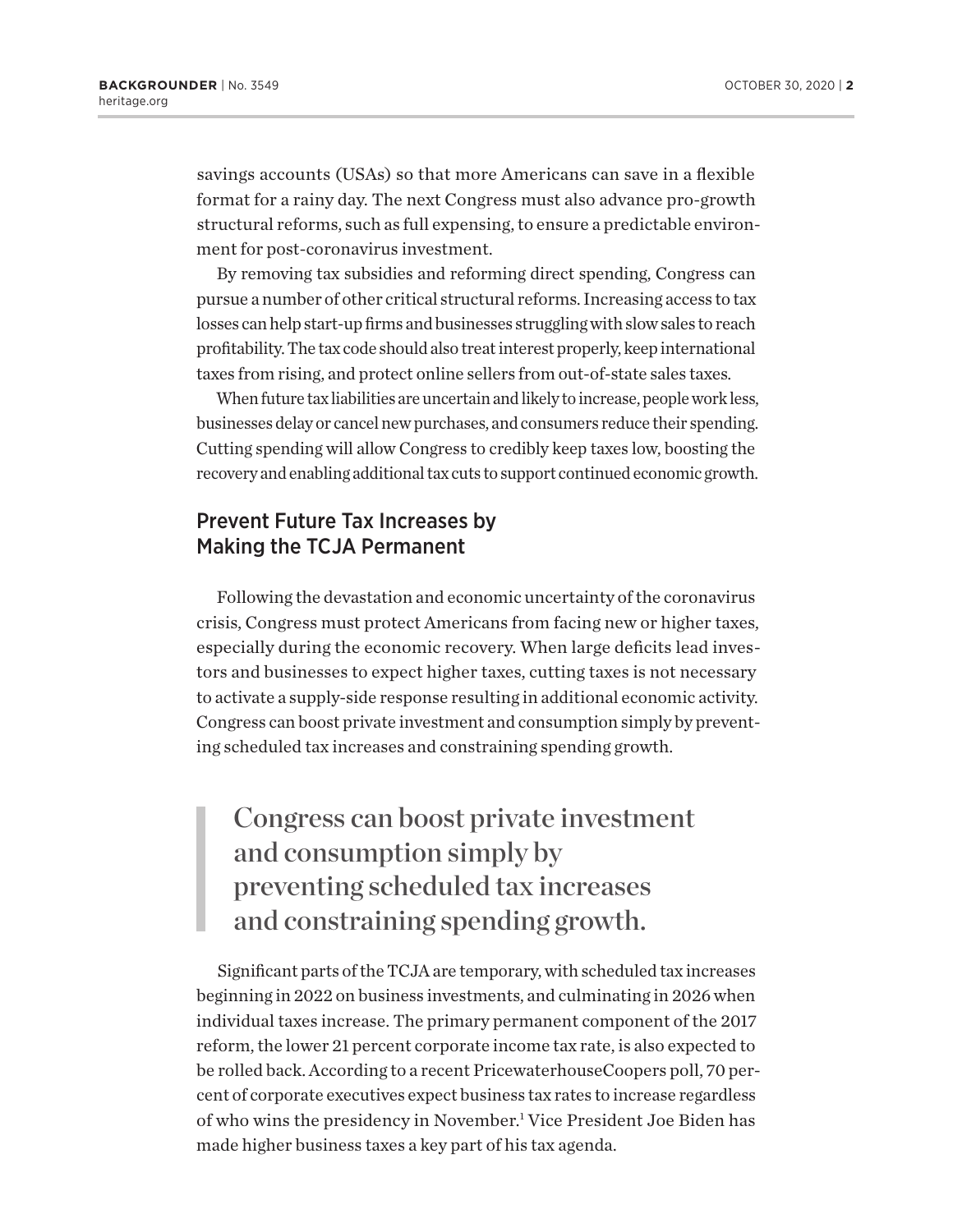Businesses looking to expand or make new investments care about the future tax rate more than the current tax level because the profits generated by current investments will be taxed in future years. Generalizing this effect for all taxpayers, economists John Cogan, Daniel Heil, and John Taylor illustrate how holding down projected expenditure growth can boost short-term and long-term gross domestic product (GDP) growth by an "equivalent to a 7 percent increase in the economy's real growth rate."2 If taxpayers think taxes will be higher in the future to cover increasing spending, one can assume that those expectations are depressing current investment and growth.

**The Benefits of the TCJA.** The TCJA reduced federal income tax rates, increased the standard deduction, doubled the child tax credit, repealed the personal and dependent exemptions, and capped the deduction for state and local taxes (SALT), among many other changes. Each of these significant changes for individual taxpayers expires at the end of 2025. In 2026, taxes will automatically increase for most Americans.<sup>3</sup>

After the TCJA tax cuts, Americans in every income group benefited from lower effective tax rates, sending an average of \$1,400 less of their paycheck to Washington in 2018.4 Middle-income taxpayers saw a bigger drop in average tax rates than those who reported more than \$1 million in income.5 Across all taxpayers, effective tax rates declined by 9.5 percent on average (about 1.4 percentage points). The tax cuts were also largest as a percentage of overall taxes paid for lower-income and middle-income Americans. Preliminary tax data from 2019 show that the tax cuts may have even been even larger for income groups making less than \$250,000 in the second year of the reform.

Making these tax cuts permanent will likely not have a significant impact on the sustainability of the federal budget. Still, large deficits do threaten the political sustainability of maintaining the 2017 tax changes and blunt any positive economic effects that may have otherwise followed.

**Tax Cuts and Deficits.** The TCJA itself was a modest one-time reduction in the level of federal revenue, and actually increased the growth rate of federal receipts over time.<sup>6</sup> Assuming that the tax cuts are made permanent, revenue as a percentage of GDP is projected to reach 17.5 percent in 2030, above the historical average of 17.4 percent.7 The TCJA increased the deficit by about \$200 billion in 2018, as well as in 2019, a 6 percent decline from pre-reform revenue projections each year.8

Because most tax cuts reduce revenue, spending reforms have long been a critical component of sustainable, pro-growth tax reform. Historically, tax cuts have been partly reversed within five years of passage because they were not appropriately paired with spending cuts.<sup>9</sup> Portions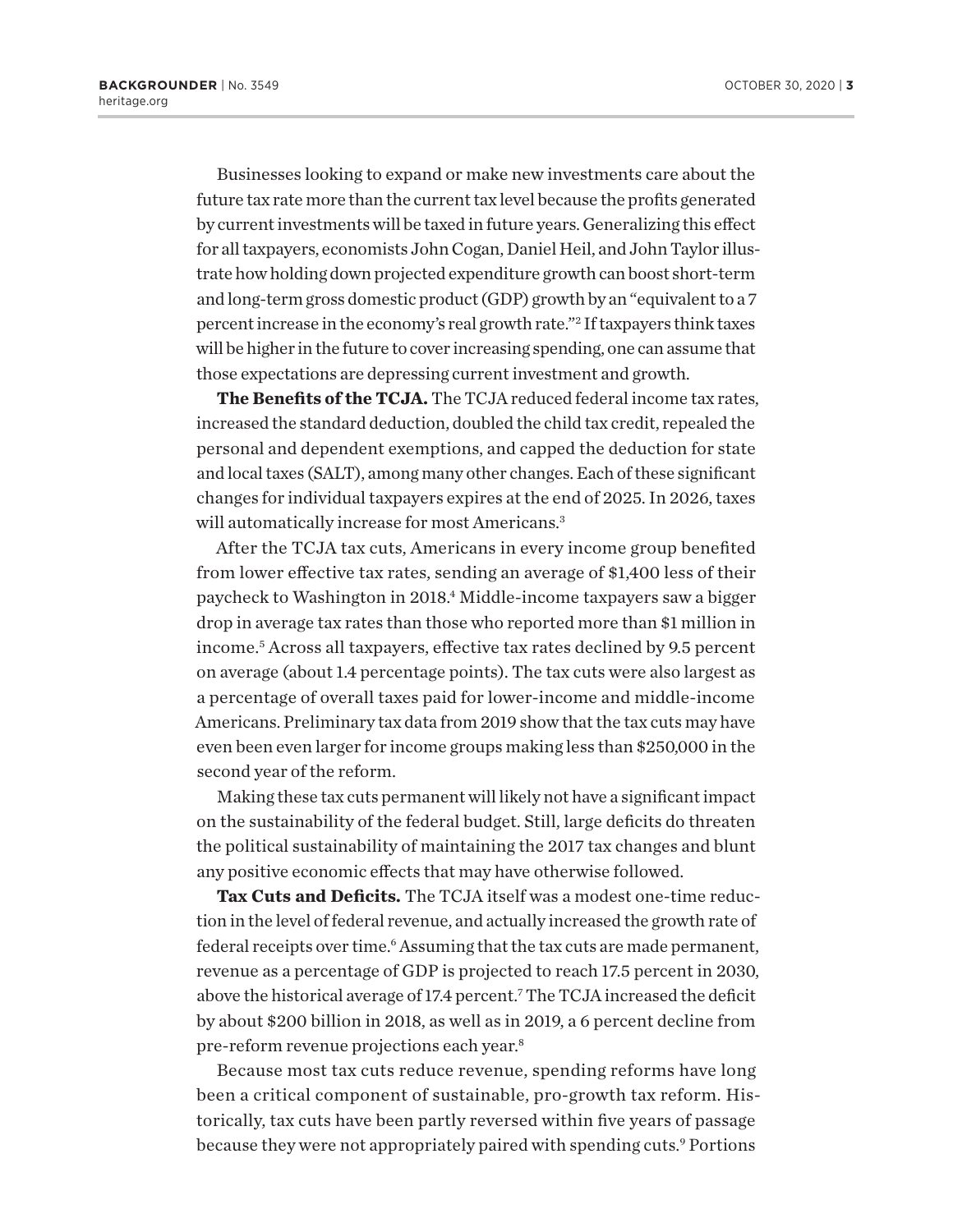of both the Reagan tax cuts in 1981 and the Bush tax cuts in the early 2000s were reversed after deficit concerns. Making matters worse, the 2017 tax cuts were followed by spending increases rather than the necessary reforms. Between 2018 and 2019, outlays increased by 8 percent. In the three years following 2017, Congress increased discretionary spending limits by \$618 billion.<sup>10</sup>

While the TCJA did increase the deficit, the law is not the underlying cause of the unsustainable U.S. budget. The systemic gap between revenues and expenditures is driven by sustained growth in mandatory spending programs since the 1970s.<sup>11</sup>

Budget sustainability is best measured as the growth rate of spending in relation to the growth rate of the economy and revenue. Over the next decade, federal spending is projected to grow faster than the economy, consuming more than 30 percent of GDP growth.12 Tax revenue is projected to grow by about 5 percent per year through 2025, when the law expires.

# Ultimately, without spending reform, today's lower taxes must result in higher taxes on future generations.

The problem is that outlays grow at a faster rate than both revenues and the economy. Neither repealing the 2017 tax cuts, nor any politically realistic tax increase, can cover the current trajectory of federal spending.13 Over the next 30 years, 87 percent of new debt can be accounted for by Medicare and Social Security. If extended, the TCJA would account for about 10 percent of new debt accumulation.<sup>14</sup>

Congressional inability to constrain spending growth resulted in a deficit-financed tax cut, which was followed by spending increases rather than the necessary reforms. Keeping taxes low and constraining spending growth are mutually reinforcing goals. Ultimately, without spending reform, today's lower taxes must result in higher taxes on future generations.<sup>15</sup> Uncertainty about future tax rates and new revenue sources could further delay the necessary business re-openings and depress investment levels, wage growth, and GDP. Congress must put reasonable spending controls on entitlement growth, reject new revenue sources, and make the TCJA's rate cuts and other reforms permanent.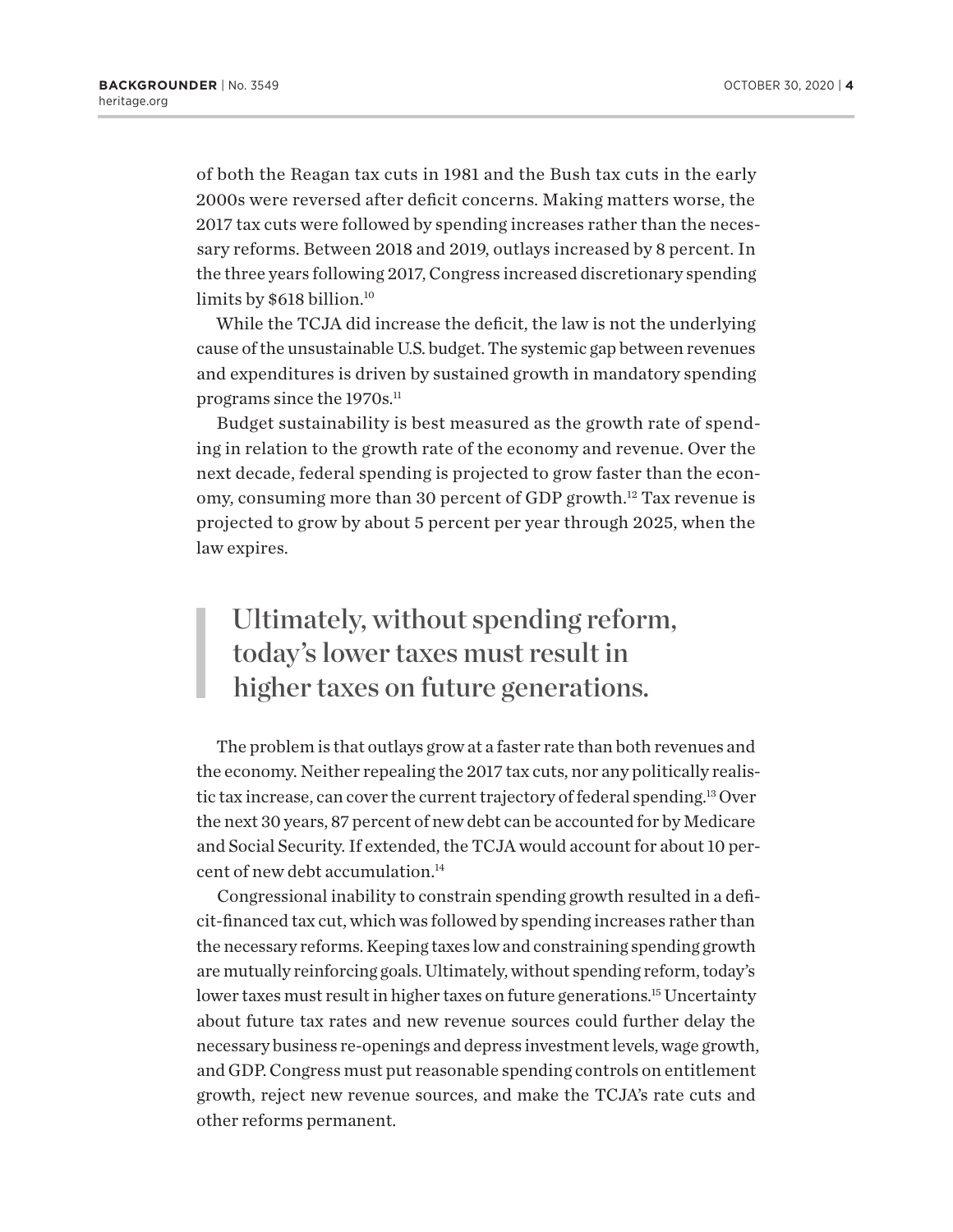# Expanding Full Expensing to Structures

Tax reform for economic recovery should expand and make permanent the benefits of full expensing for new investments. The lower corporate tax rate is permanent for businesses, but the 2017 law's adjustments to cost-recovery rules are temporary and bring equally critical economic benefits.16 The pre-TCJA U.S. tax system made companies wait to deduct the cost of their investments from their taxable income. This delay between paying for an investment and being able to write off the cost against taxable income amplifies the negative effect of the corporate income tax by raising the aftertax cost of investment and thus shrinking the U.S. capital stock.

The TCJA reformed the cost-recovery system by allowing businesses to write off new short-lived investments (cost recovery periods of 20 years or less) immediately—often referred to as full or immediate expensing. The TCJA's expensing provision begins to phase out after the end of 2022, reducing 20 percentage points each year for four years. Research and development expenses will also not be eligible for full expensing after 2021. Structures (cost-recovery periods of 27.5 years and 39 years), such as new manufacturing floor space, storefronts, and residential buildings, were not included in the 2017 reforms and still must use the costly and complicated pre-TCJA system. Congress should extend expensing for short-lived investments permanently and give similar treatment to structures.

Permanent expensing for structures can be accomplished in two different ways. First, Congress could simply allow full and immediate write offs, similar to those available to other investments. While more straightforward, this option would move 39 years of tax deductions into the 10-year budget window, increasing the policy's *perceived* revenue reduction. However, this timing shift means that years outside the budget window will benefit from higher revenues, significantly decreasing the total revenue losses. Otherwise, Congress could create a system of neutral cost recovery, allowing businesses to index their deductions for inflation and the time value of money, resulting in a system similar to full expensing.<sup>17</sup> Neutral cost recovery could significantly reduce the budget window cost of expensing for structures.

#### Universal Savings Accounts as Personal Rainy-Day Funds

Universal savings accounts (USAs) are all-purpose savings accounts, which would allow Americans to build personal rainy-day funds to weather the risks of a future economic downturn or health crisis, or simply save for other life priorities. USAs reduce taxes on savings for all Americans and help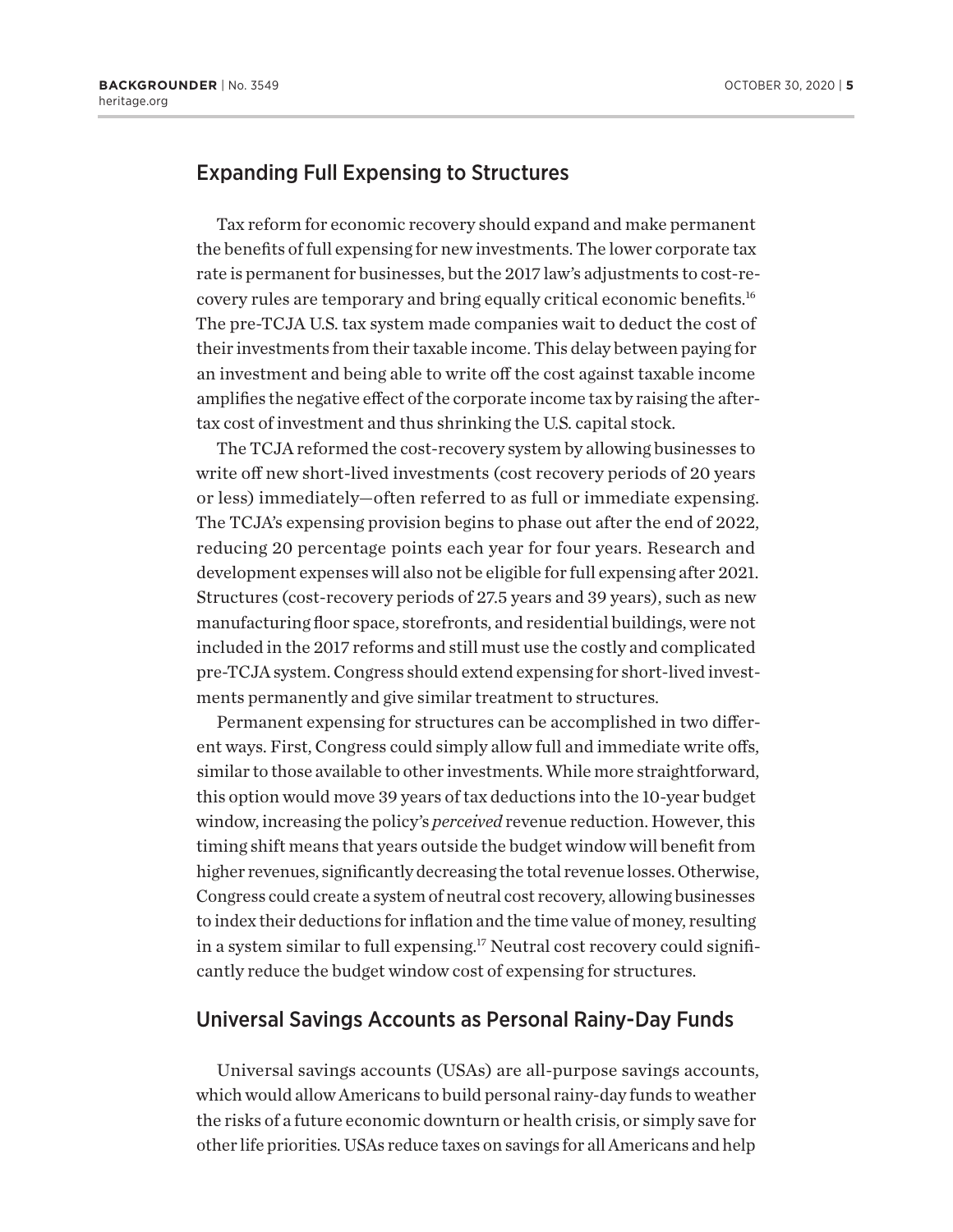families to build their own financial security through a single, simple, and flexible account. Each American adult should be allowed to contribute at least \$10,000 in post-tax earnings to a USA each year, and all accrued earnings should be tax-free. Simple and flexible accounts allow more Americans at all income levels to save more of their earnings with fewer restrictions on where and when they can spend their own money.18 In future economic downturns, USAs would be particularly helpful for lower-income workers, who are often most affected by business closures and layoffs. USAs would help more Americans build a financial cushion to weather income losses and the inevitable delays of government-provided assistance, such as rebate checks and unemployment payments.

#### No More Distortionary Tax Subsidies

There are about \$650 billion worth of narrowly targeted tax credit subsides with few economic benefits and high economic and budgetary costs that lawmakers should eliminate from the tax code. These include credits for low-income housing, green energy investment, orphan drug research, energy production, and biodiesel producers, among more than 25 others detailed in the 2020 *Blueprint for Balance*. 19 Congress should also allow the temporary 20 percent pass-through business deduction to expire and apply the \$10,000 individual SALT deduction cap to corporate taxpayers, or eliminate the deduction altogether.

# Existing subsidy programs have a proven track record of providing few benefits while engendering high unintended costs.

Further, Congress should resist new proposals to manipulate taxpayer behavior with new credits and deductions. In response to the coronavirus recession, bipartisan proposals in both the House and the Senate include new tax credits for businesses who hire unemployment recipients, and to cover the costs of employee-protection expenses, as well as expansions of the employee retention tax credit and expansions of the child tax credit, among others. Similarly, presidential candidate Biden proposes more than 18 new or expanded tax credits,<sup>20</sup> and President Donald Trump has proposed new credits for domestic manufacturing and job onshoring.<sup>21</sup>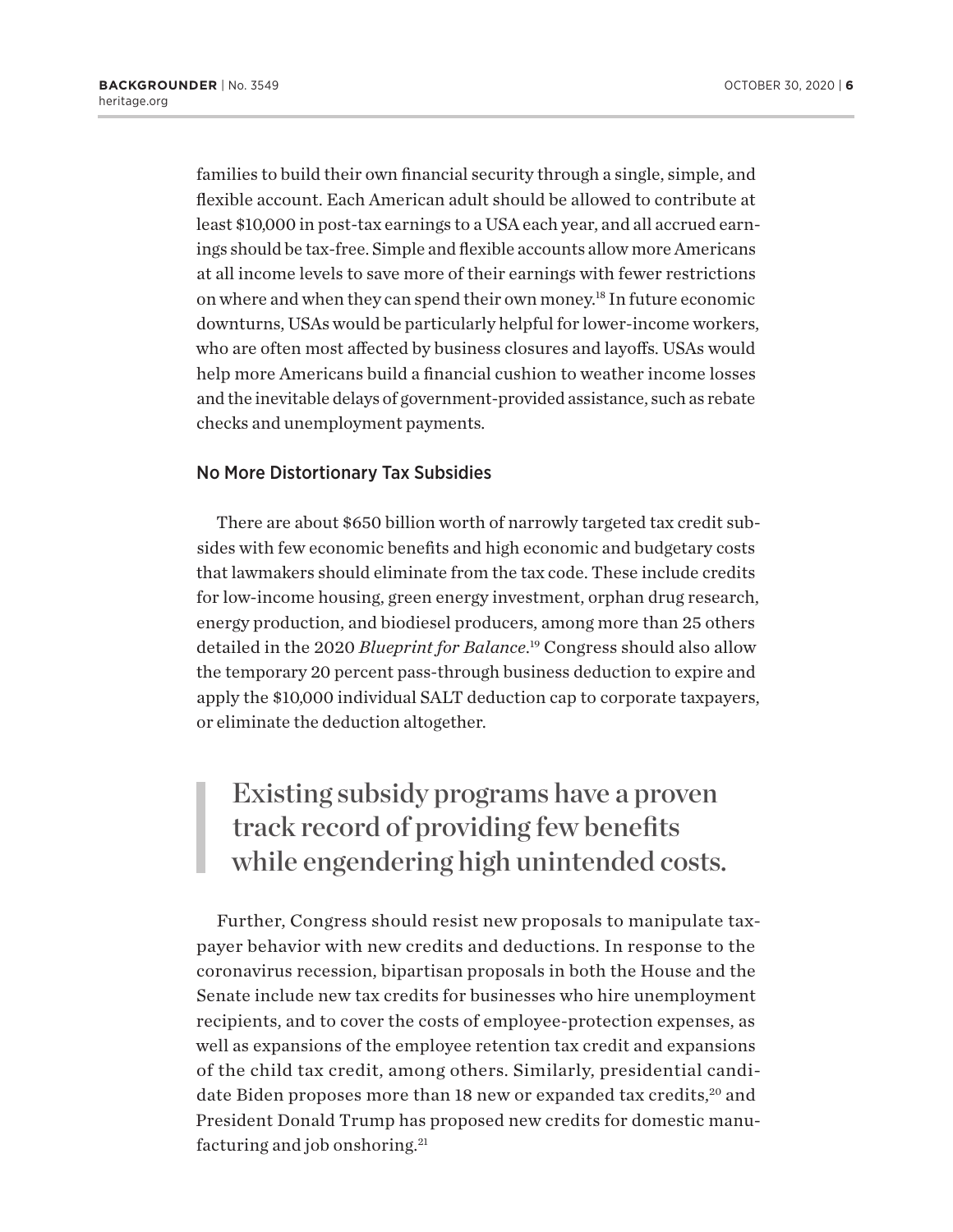While it is understandable to want to get people back to work and help to create jobs for Americans, additional business tax subsidies will not meaningfully boost job creation. Instead, they will complicate the hodgepodge of existing incentives, making the tax code even less efficient and even more burdensome. New tax credit programs are also unlikely to help the most vulnerable and smallest businesses amid mounting complexity. Existing subsidy programs have a proven track record of providing few benefits while engendering high unintended costs.

#### Adequate Access to Offsetting Tax Losses

When businesses are not profitable, the tax code allows net operating losses (NOLs), or negative profits, to be carried forward to future years and used to offset subsequent taxable profits. Access to offsetting tax losses helps start-ups that might see losses in the first few years of operation, supports entrepreneurs, and functions as an essential safety valve for businesses that lose money in an economic downturn. Offsetting NOLs simply allows taxable profits to be averaged over time, rather than assessed in arbitrary annual installments.

Under current law, businesses are generally prohibited from carrying NOLs back to previous tax years in normal times (claiming a deduction against past years' positive profits and thus receiving a current-year tax refund). For c-corporations, NOL carryforwards are limited to 80 percent of net income. For many privately owned pass-through businesses whose owners pay taxes as individuals, NOLs are limited to as little as \$250,000 a year. The Coronavirus Aid, Relief, and Economic Security (CARES) Act expanded access to offsetting NOLs by allowing losses from tax years 2018, 2019, and 2020 to be carried back five years, and suspends the 80 percent and \$250,000 limitation for tax years beginning before January 1, 2021.

Similar limits exist for individual investor capital losses. In general, taxpayers can offset any capital gain with a capital loss, but are allowed only a \$3,000 annual loss deduction above the value of realized gains.<sup>22</sup> Like NOL limits, the tax code asymmetrically taxes profits immediately and forces losses to be spread out over a number of years, delaying and reducing their benefit.

Limits on the use of tax losses make businesses less resilient in economic downturns and penalize entrepreneurs who take financial risks to bring new products to market.23 Full access to tax losses should be a permanent policy. Congress should eliminate restrictions on NOL carryforwards and allow ongoing five-year NOL carrybacks for all firms. The capital loss limitation should also be expanded.<sup>24</sup>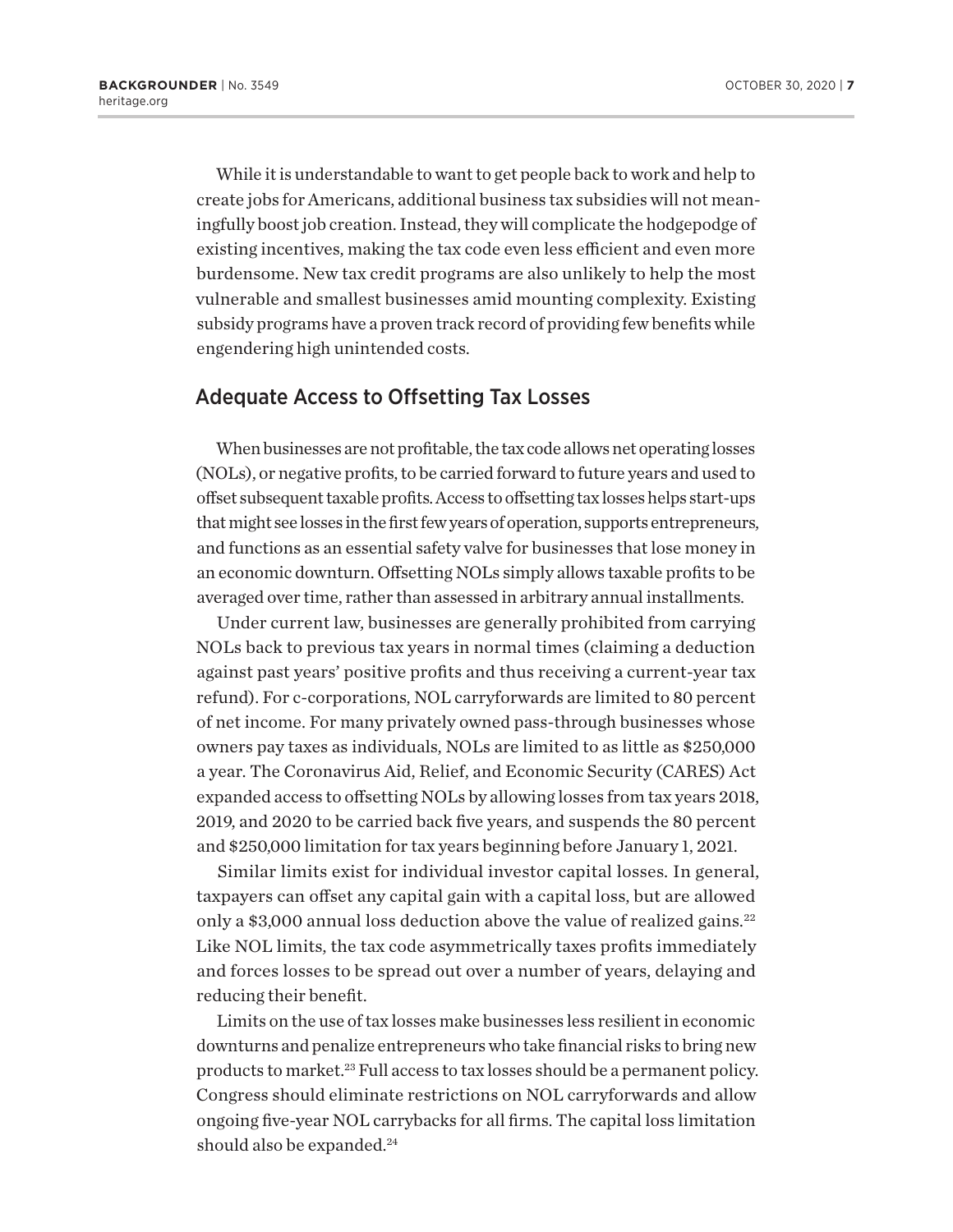### Rationalizing Taxation of Interest for Businesses and Individuals

The current treatment of interest in the tax code is neither uniform nor ideal. The current system can incentivize firms to take on too much debt, creating additional balance sheet risks during recessions. Interest costs are partially deductible for businesses, and interest income is taxable as ordinary income to the lender. Many forms of interest expenses are not deductible for the individual and can often escape taxation when distributed to international or other tax-preferred entities. If interest income is taxable, interest expense should be deductible. If interest expense is not deductible, interest income should not be taxable.<sup>25</sup>

The business interest deduction is limited to 30 percent of earnings before interest, taxes, depreciation, and amortization (EBITDA, a measure of profitability) through the end of 2021 for firms with \$25 million or more in gross receipts over three years. In 2022, the 30 percent limitation will be based on a narrower definition of operating income, earnings before interest and taxes (EBIT). The CARES Act temporarily increased the 30 percent limitation to 50 percent for 2019 and 2020. Congress should allow the temporary increase to a 50 percent limitation to expire, but should not limit the business interest deduction to a narrower definition of earnings by blocking the scheduled shift from EBITDA to the more limiting EBIT.

# If interest income is taxable, interest expense should be deductible. If interest expense is not deductible, interest income should not be taxable.

However, Congress should consider reforming the tax treatment of interest more fundamentally by denying the deductibility of new interest expenses for all taxpayers while eliminating interest income from taxable income. Among many benefits, this shift would help to remove future tax incentives to use debt rather than equity financing and to strengthen corporate balance sheets for future downturns. The reform could both increase the economic efficiency of the tax code and raise revenue to help offset the revenue losses from making the 2017 tax cuts permanent and other changes.<sup>26</sup>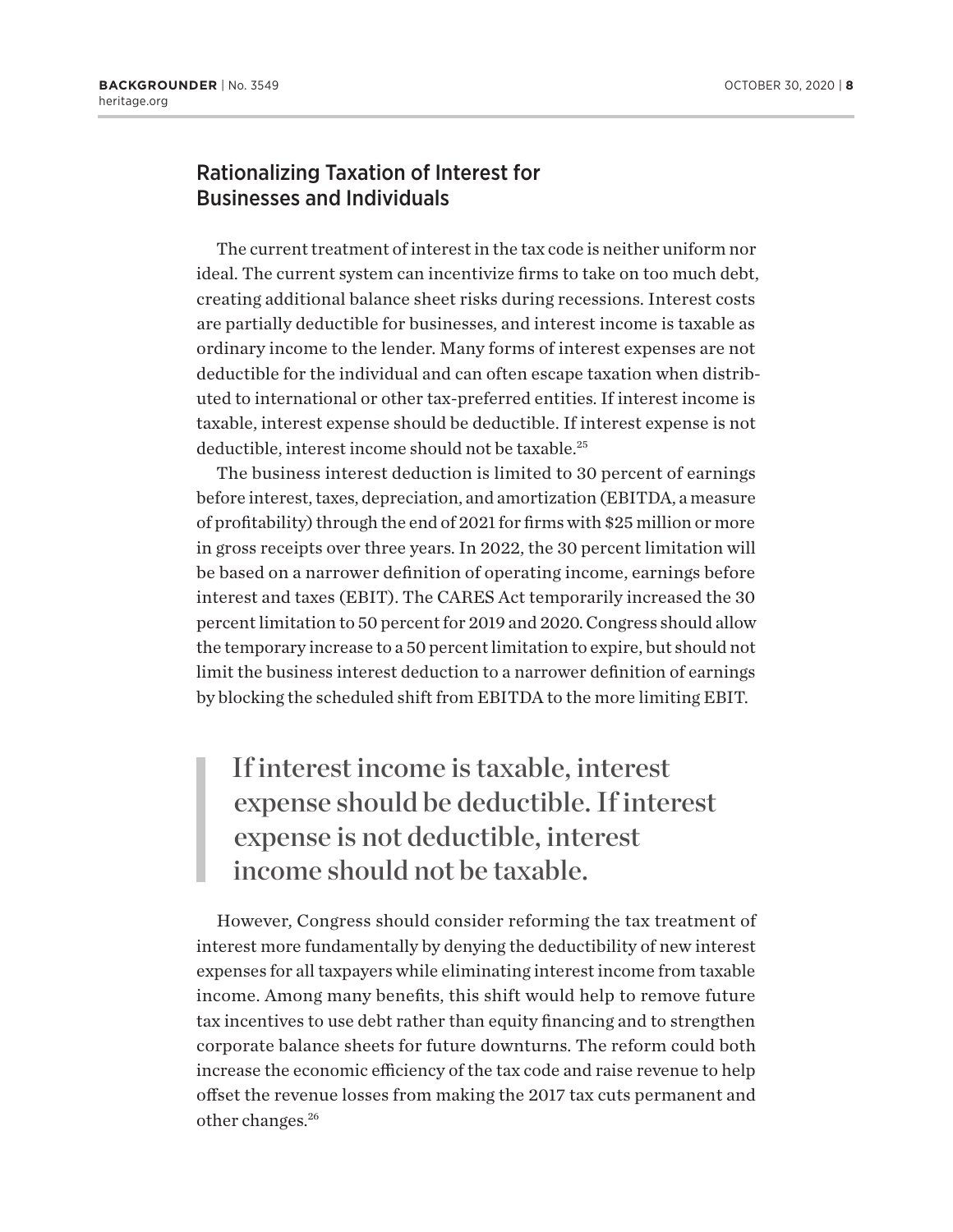### Keeping International Taxes Competitive

The new international tax system includes automatic tax increases over the next five years, and American businesses will face additional pressures from European proposals to tax digital trade.

The TCJA abandoned the outdated worldwide international tax system for a new quasi-territorial regime. In principle, the new system only taxes corporate income earned in the U.S., but it includes a series of three new, highly complex international levies to maintain U.S. taxing rights on highly mobile income.<sup>27</sup> The inclusion of global intangible low-tax income (GILTI) increases taxes on high-return foreign profits, and the newly defined foreign-derived intangible income (FDII) lowers taxes on foreign income from domestically held intangible assets. The third component, the base-erosion and anti-abuse tax (BEAT), is a global minimum tax on large multinationals. In 2026, all three taxes increase, creating a higher tax burden on American firms doing business with global consumers.<sup>28</sup> Congress should stop these automatic tax increases on international business.

More radical changes to the international tax system should also be resisted, such as moving away from aggregate measures of international income and instead employing a country-by-country approach to taxing international income or significantly increasing the GILTI rate.<sup>29</sup> The Organization for Economic Co-operation and Development is also pursuing a two-pronged plan to remake the international tax system, aiming to move many business tax decisions to the Paris-based organization and away from domestic politicians.30 Many individual countries and the European Commission also plan to implement additional "digital services taxes," which act as tariffs, on digital trade.<sup>31</sup> The explicit goal is to increase global business taxes, especially those paid by the most successful and innovative American companies.

### Protecting American Businesses from Out-of-State Sales Taxes

Congress should protect vulnerable online retailers by codifying a physical presence test for tax collection. In 2018, the Supreme Court of the United States overturned previous protections when it upheld a South Dakota law that requires out-of-state businesses to collect the state's sales taxes on goods sold to customers in the state, even if the business has no physical connection—or political recourse—in the customer's state.<sup>32</sup> The regulatory compliance and tax-assessment risks from state revenue collectors around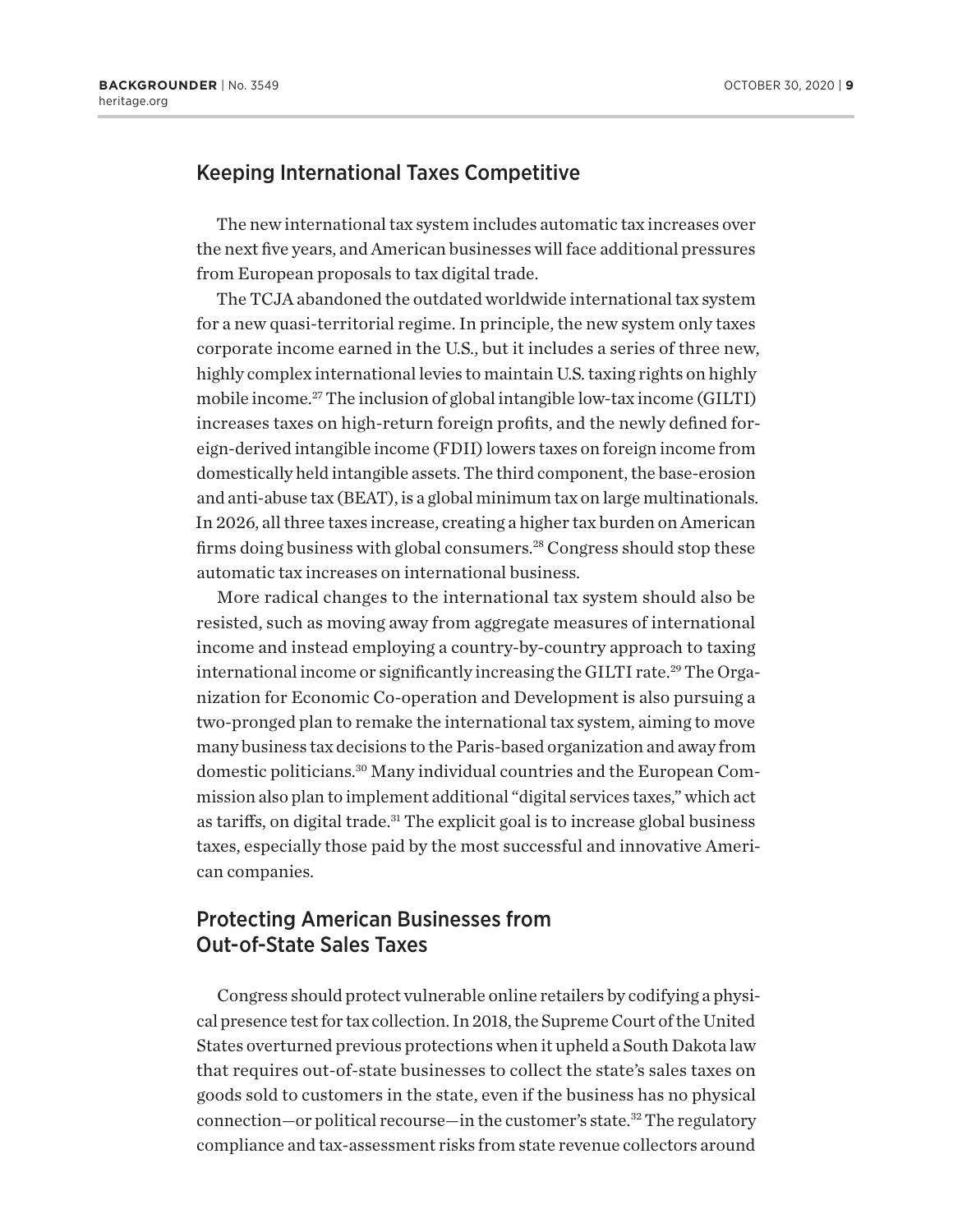the country were threatening to bankrupt many small retailers before the COVID-19 crisis.33 These rules are now prohibiting small distributors from retooling to ship new products during the crisis for fear of regulatory entanglement.

Every small business that sells online now can be subject to the more than 10,000 different taxing jurisdictions around the country—each with varying rates of taxes and rules about what is taxable. In the post-coronavirus economy, most every small business is now an online business. Congress needs to ensure that sales taxes are based on the location of the business, not the consumer's address.

### More Tax (and Spending) Cuts

If Congress can credibly reduce spending, taxes should be cut further on personal income, capital gains, business income, and estates. These pro-growth reforms would benefit American workers through higher take-home pay and greater economic opportunity. Congress can also reduce payroll taxes by making necessary structural reforms to Social Security. The program can be preserved for the most vulnerable while empowering workers to strengthen their financial futures through more control over their own wages and savings.<sup>34</sup>

# Spending reforms, not tax increases, are the only way to put the budget on a sustainable path.

Without spending reform, the long-term benefits of large tax cuts will be limited by a lack of sustainability. If unsustainable, across-the-board tax cuts will increase the likelihood of entirely new taxes being added to the system. There is already frequent talk of a federal value-added tax (VAT), a carbon tax, wealth taxes, and financial transactions taxes, each designed to raise more revenue. None of these proposals can fix the deficit, but they could delay necessary entitlement reforms for a period of time. Spending reforms, not tax increases, are the only way to put the budget on a sustainable path.

A new tax would increase complexity, allow the federal government to extract more money from American taxpayers, and further depress economic growth. A VAT, for example, would raise taxes on the middle class to the tune of trillions of dollars. A carbon tax would inflate energy costs, kill jobs, and shrink incomes, hitting lower-income and middle-class taxpayers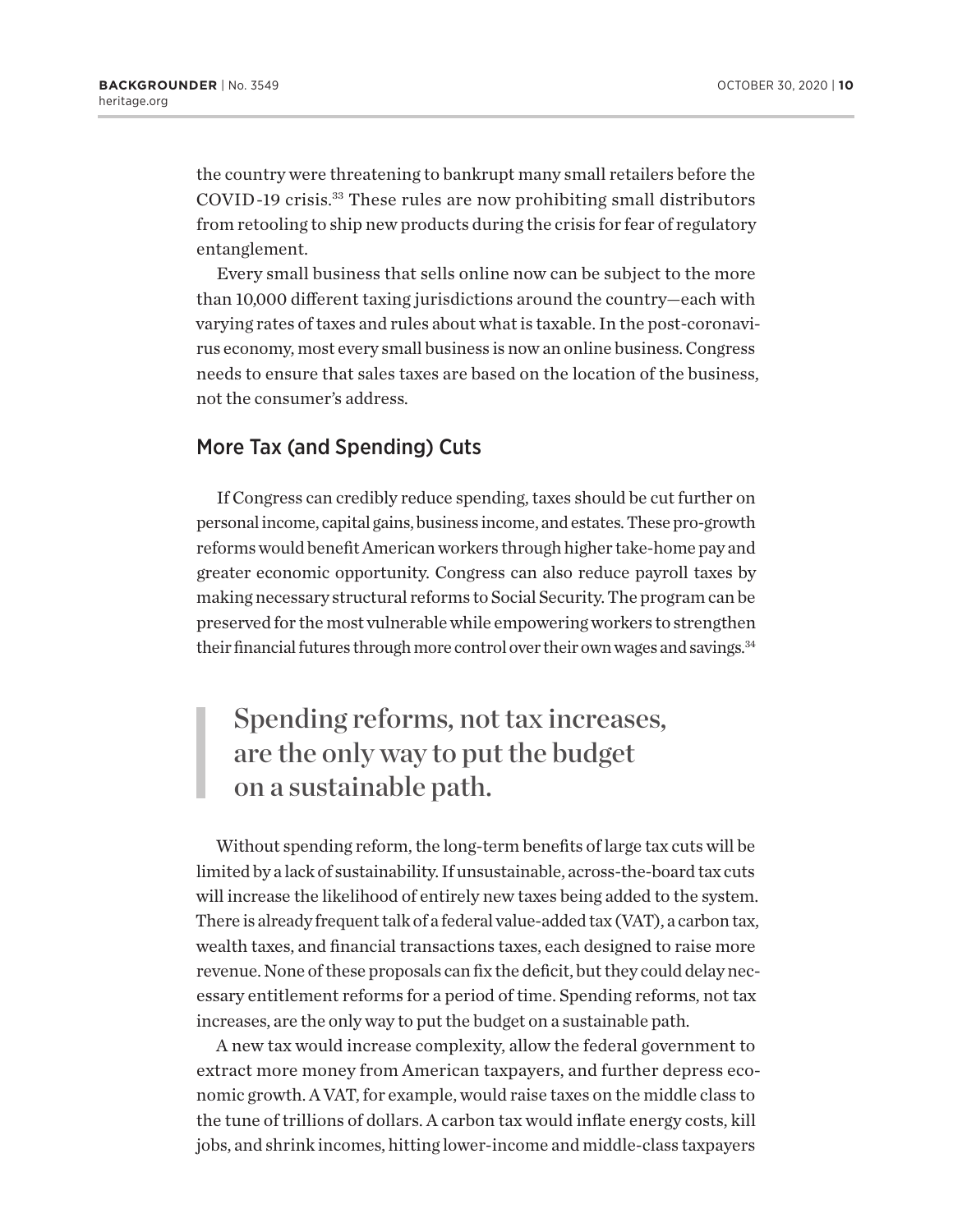the hardest. The new revenue would enable an unprecedented expansion of the federal government while making Americans poorer and more dependent on Washington.

## **Conclusion**

The recommendations above will help set up the United States for a strong economic recovery and a successful return to responsible federal budgeting. Congress can ensure a stable policy that is conducive to working, hiring, and investing by protecting Americans from scheduled tax increases, expanding the most pro-growth parts of the 2017 tax cuts, such as full expensing, and enacting USAs. Reducing spending growth will be a crucial part of effective, pro-growth tax policy in the coming years. Paired together, tax and expenditure reforms can calm uncertainty about federal fiscal sustainability, protect the nascent economic recovery from punishing tax increases, and provide a more neutral tax environment so businesses and individuals are able to build a brighter future.

Adam N. Michel, PhD, is Senior Analyst for Fiscal Policy in the Grover M. Hermann Center for the Federal Budget, of the Institute for Economic Freedom, at The Heritage Foundation.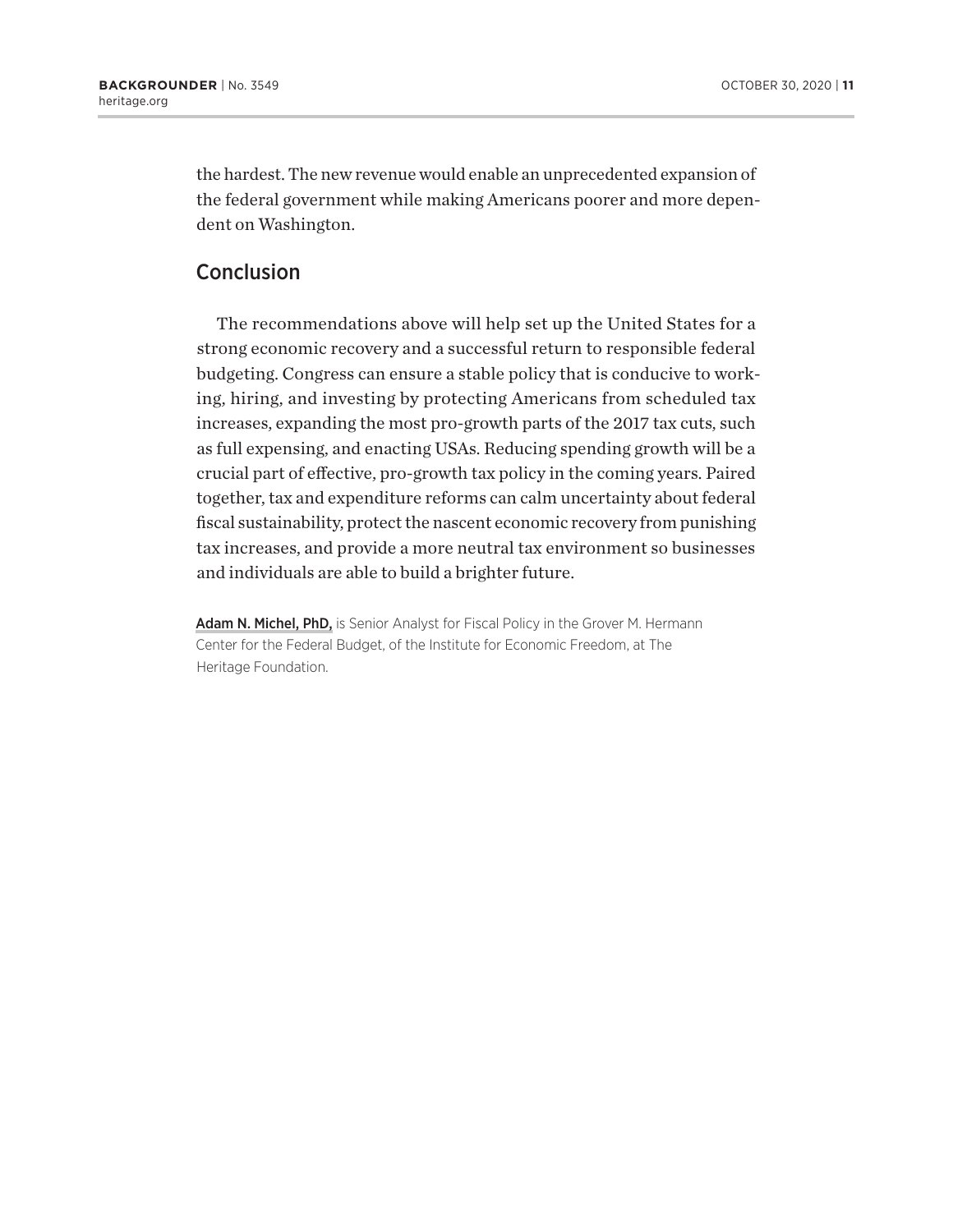# Endnotes

- 1. Mao-Lin Shen, "Road to Election 2020," PricewaterhouseCoopers *Pulse Survey*, September 15, 2020, p. 3, https://fm.cnbc.com/applications/ cnbc.com/resources/editorialfiles/2020/09/15/PwC%20Road%20to%20Election%202020%20Pulse%20Survey\_Report\_9152020.pdf (accessed October 6, 2020).
- 2. John F. Cogan, Daniel L. Heil, and John B. Taylor, "A Pro-Growth Fiscal Consolidation Plan for the United States," Hoover Institution Economics *Working Paper* No. 20114, July 9, 2020, p. 11, https://www.hoover.org/sites/default/files/research/docs/20114-cogan\_heil\_taylor\_.pdf (accessed August 11, 2020).
- 3. Adam N. Michel, "Analysis of the 2017 Tax Cuts and Jobs Act," Heritage Foundation *Issue Brief* No. 4800, December 19, 2017, https://www.heritage.org/ taxes/report/analysis-the-2017-tax-cuts-and-jobs-act.
- 4. Kevin D. Dayaratna, Parker Sheppard, and Adam N. Michel, "Tax Cuts in Every Congressional District in Every State," Heritage Foundation *Backgrounder* No. 3333, July 23, 2018, https://www.heritage.org/taxes/report/tax-cuts-every-congressional-district-every-state.
- 5. U.S. Internal Revenue Service, "Statistics of Income, Filing Season Statistics, Mid-November 2018 and 2019," https://www.irs.gov/statistics/filingseason-statistics?mod=article\_inline (accessed September 17, 2020).
- 6. A new measure of inflation was implemented so that tax brackets increase more slowly over time, gradually taxing more earnings as income growth exceeds the inflation measure.
- 7. Tax Policy Center, "How Did the TCJA Affect the Federal Budget Outlook?" Tax Policy Center *Briefing Book*, 2020, https://www.taxpolicycenter.org/ briefing-book/how-did-tcja-affect-federal-budget-outlook (accessed October 9, 2020).
- 8. Author's calculations using Congressional Budget Office, *The Budget and Economic Outlook: 2020 to 2030*, January 28, 2020, https://www.cbo.gov/ publication/56073 (accessed October 9, 2020), and Congressional Budget Office, "An Update to the Budget and Economic Outlook: 2017 to 2027," June 2017, http://www.cbo.gov/publication/52801 (accessed October 9, 2020).
- 9. Christina D. Romer and David H. Romer, "Do Tax Cuts Starve the Beast? The Effects of Tax Changes on Government Spending," *Brookings Papers on Economic Activity*, Spring 2009, http://eml.berkeley.edu//~dromer/papers/Romer\_BPEA\_Reprint.pdf (accessed May 15, 2017).
- 10. Federal Budget in Pictures, "Congress Deals for More Spending," The Heritage Foundation, https://www.federalbudgetinpictures.com/congress-dealsspending/ (accessed October 9, 2020).
- 11. Jeffery Miron, "U.S. Fiscal Imbalance over Time: This Time Is Different," Cato Institute *White Paper*, January 26, 2016, https://www.cato.org/ publications/white-paper/us-fiscal-imbalance-over-time-time-different (accessed July 7, 2020).
- 12. The CBO projected in January 2020 that outlays as a percentage of GDP would grow by about 1 percent a year. Congressional Budget Office, *The Budget and Economic Outlook: 2020 to 2030*.
- 13. The upper bound for politically viable tax increases is likely former Vice President Biden's proposal to raise \$3.8 trillion in additional revenue, increasing taxes by about 8 percent over the next decade. This upper-bound proposal would still need to be paired with expenditure cuts to stabilize pre-pandemic U.S. debt at 150 percent of GDP. Post-pandemic, a 20 percent increase in taxes would only finance half of the projected increase in future spending. Kyle Pomerleau, Jason DeBacker, and Richard W. Evans, "An Analysis of Joe Biden's Tax Proposals," American Enterprise Institute, June 2020, https://www.aei.org/research-products/report/an-analysis-of-joe-bidens-tax-proposals/ (accessed July 6, 2020), and John F. Cogan, Daniel L. Heil, and John B. Taylor, "A Pro-Growth Fiscal Consolidation Plan for the United States," Hoover Institution Economics *Working Paper* No. 20114, July 9, 2020, https://www.hoover.org/sites/default/files/research/docs/20114-cogan\_heil\_taylor\_.pdf (accessed August 11, 2020).
- 14. Author's calculations and Brian Riedl, "Spending, Taxes, & Deficits: A Book of Charts," Manhattan Institute, October 2020, https://media4.manhattaninstitute.org/sites/e21/files/BudgetChartBook-2020.pdf (accessed October 28, 2020).
- 15. Romina Boccia and Adam N. Michel, "Pathways for Pro-Growth, Fiscally Responsible Tax Reform," Heritage Foundation *Backgrounder* No. 3219, May 25, 2017, https://www.heritage.org/taxes/report/pathways-pro-growth-fiscally-responsible-tax-reform, and Adam N. Michel, "Options for Pro-Growth Tax Reform Through Reconciliation," Heritage Foundation *Issue Brief* No. 4731, July 11, 2017, https://www.heritage.org/taxes/report/options-progrowth-tax-reform-through-reconciliation.
- 16. Adam N. Michel, "Why Full Business Expensing Is Vital for Post-COVID-19 Economic Recovery," Heritage Foundation *Commentary*, April 30, 2020, https://www.heritage.org/taxes/commentary/why-full-business-expensing-vital-post-covid-19-economic-recovery.
- 17. Erica York and Huaqun Li, "Reviewing the Economic and Revenue Implications of Cost Recovery Options," Tax Foundation, April 28, 2020, https:// taxfoundation.org/full-immediate-expensing/ (accessed May 19, 2020).
- 18. Adam N. Michel, "Universal Savings Accounts Can Help All Americans Build Savings," Heritage Foundation *Backgrounder* No. 3370, December 4, 2018, https://www.heritage.org/taxes/report/universal-savings-accounts-can-help-all-americans-build-savings.
- 19. Adam N. Michel, "Pro-Growth Tax Reform," The Heritage Foundation *Blueprint for Balance*, 2019, https://www.heritage.org/blueprint-balance/policyagenda/pro-growth-tax-reform.
- 20. Biden for President, "Joe's Vision," https://joebiden.com/joes-vision/ (accessed October 6, 2020).